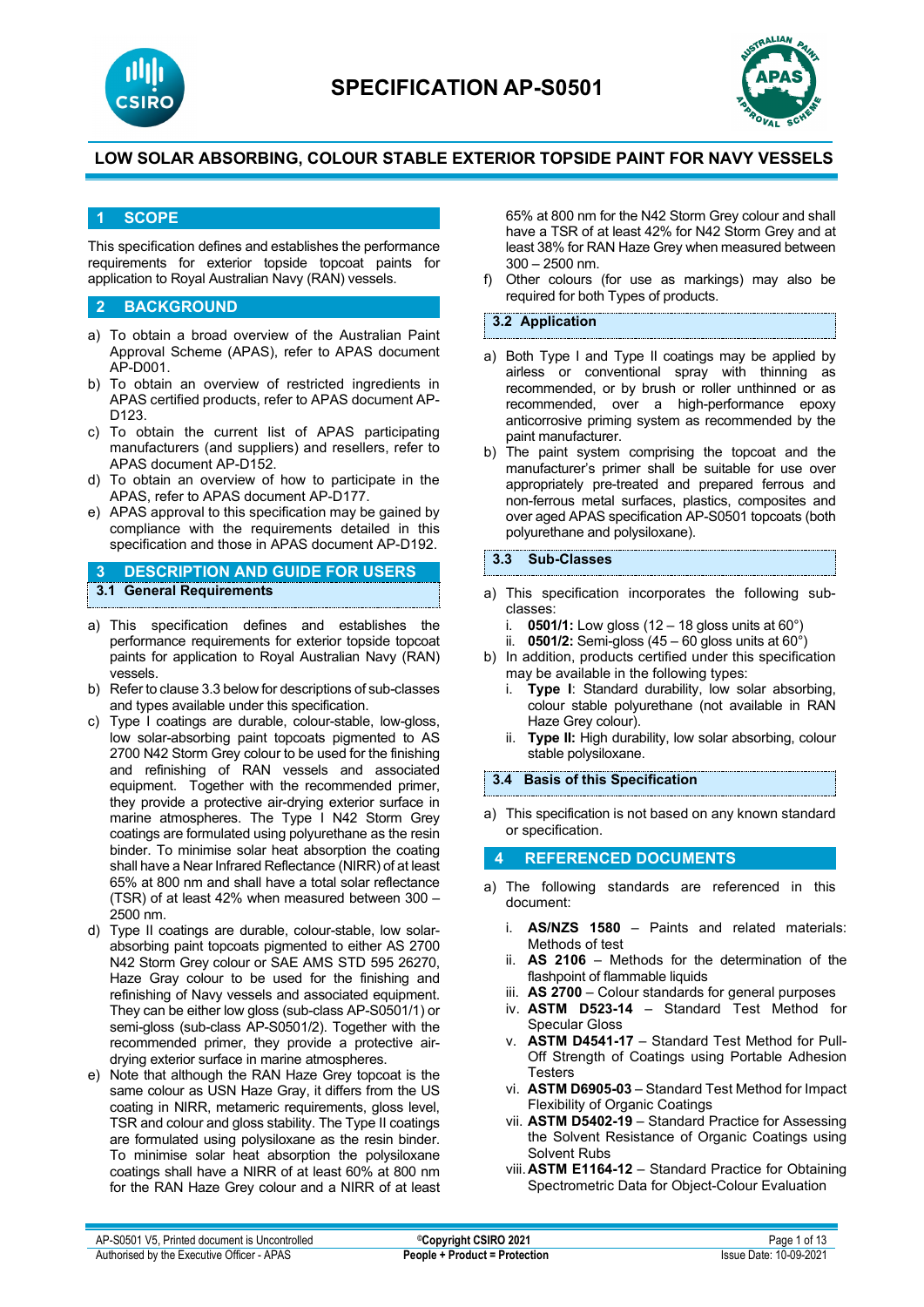





- ix. **ASTM E1347-06** Standard Test Method for Colour and Colour-Difference Measurements by Tristimulus Colourimetry
- x. **ASTM G154-16** Standard Practice for Operating Fluorescent Ultraviolet (UV) Lamp Apparatus for Exposure of Non-metallic Materials
- xi. **ASTM G155-13** Standard Practice for Operating Xenon Arc Light Apparatus for Exposure of Nonmetallic Materials
- xii. **ASTM G173-03** Standard Tables for Reference Solar Spectral Irradiances: Direct Normal and Hemispherical on 37° Tilted Surface
- xiii.**BS 3900-G2** Methods of Tests for Paints Resistance to Aqueous Liquids
- xiv.**ISO/CIE 11664-4** Colorimetry Part 4: CIE 1976 L\*a\*b\* Colour Space
- xv. **MIL PRF 24635 Revision E**  Coating Systems, Weather-Resistant, Exterior Use
- xvi.**MIL PRF 85285 Revision E**  Coating: Polyurethane, aircraft and support equipment
- xvii. **SAE AMS STD 595** Colours used in Government Procurement

These documents may be purchased through the Reference Standards Australia website: <https://www.standards.org.au/>

xviii. **The Poisons Standard June 2021**: Standard for the Uniform Scheduling of Medicines and Poisons (SUSMP) No. 33, Part 2: Control on Medicines and Poisons, Section Seven / Appendix I Paint or Tinters

This document is available from the Australian Government Federal Register of Legislation website at: <https://www.legislation.gov.au/Details/F2021L00650>

#### xix.**Work Health and Safety Act 2011**

This document is available from the Australian Government Federal Register of Legislation website at: <https://www.legislation.gov.au/Details/C2018C00293>

- b) The following APAS documents are referenced in this document:
	- i. AP-D001 Rules Governing How APAS® **Operates**
	- ii. AP-D123 Restrictions on Ingredients in Product Formulations
	- iii. AP-D152 APAS® Participating Manufacturers and Resellers
	- iv. AP-D177 Rules Governing How Product Manufacturers participate in APAS®
	- v. AP-D181 Volatile Organic Compounds (VOC) Limits
	- vi. AP-D192 Rules Governing APAS® Product Certification Scheme

All APAS documents are available for download from the APAS website: <https://vs.csiro.au/apas/documents/>

#### **5 COMPOSITIONAL REQUIREMENTS 5.1 Binder**

- a) Two resin binding systems that can be used to develop colour topcoats that meet the performance specification detailed in clause 10, Table 1 are: a) Polyurethane (Type I)
	- b) Polysiloxane (Type II)
- b) Appropriately formulated one-pack or two-pack products would be considered.
- c) One example of a Type I (polyurethane) binder system conforming to the specification could be a solvent borne two-pack system containing a hydroxy-functional resin polymerised from acrylic monomers in one component, and an aliphatic polyisocyanate resin in a second component. In this example, one component would consist essentially of hydroxyacrylic binder combined with pigments, solvents and a range of additives. The second component would consist essentially of an aliphatic polyisocyanate dissolved in solvents. The two components would be mixed in a simple volume ratio.
- d) Binder systems conforming to the Type II (polysiloxane) specification would be a solvent borne two-pack system containing an organically modified siloxane-based resin in one component and a mixture containing a silanebased crosslinking agent in the second.

**5.2 Volatiles**

- a) Although not restricted by this specification, the volatile component might be expected to consist of a mixture of hydrocarbon and oxygenated organic solvents representative of those commonly used throughout the paint industry.
- b) Due to the increasing importance to Navy of environmental considerations relating to the use of coatings, a requirement for the volatile organic compound (VOC) content to be reported has been included in this specification as a data gathering exercise. Eventually, VOC limits will be imposed on products. This requirement is partly responsible for the move to the very high solids polysiloxane resin systems.

**5.3 Pigmentation**

- a) In order to meet the infrared requirements, the paint should be free of carbon black and other high infrared radiation absorbing pigments. Care should be taken during manufacture of paint to avoid contamination by these types of pigments.
- b) Pigments chosen for the topcoat finish must have a high degree of sunlight stability, and when made up into the topcoat colour, must satisfy the colour, accelerated exposure and metameric requirements of this specification.
- c) The pigments must qualify against the compositional requirements for product approval as covered in clause 6 below.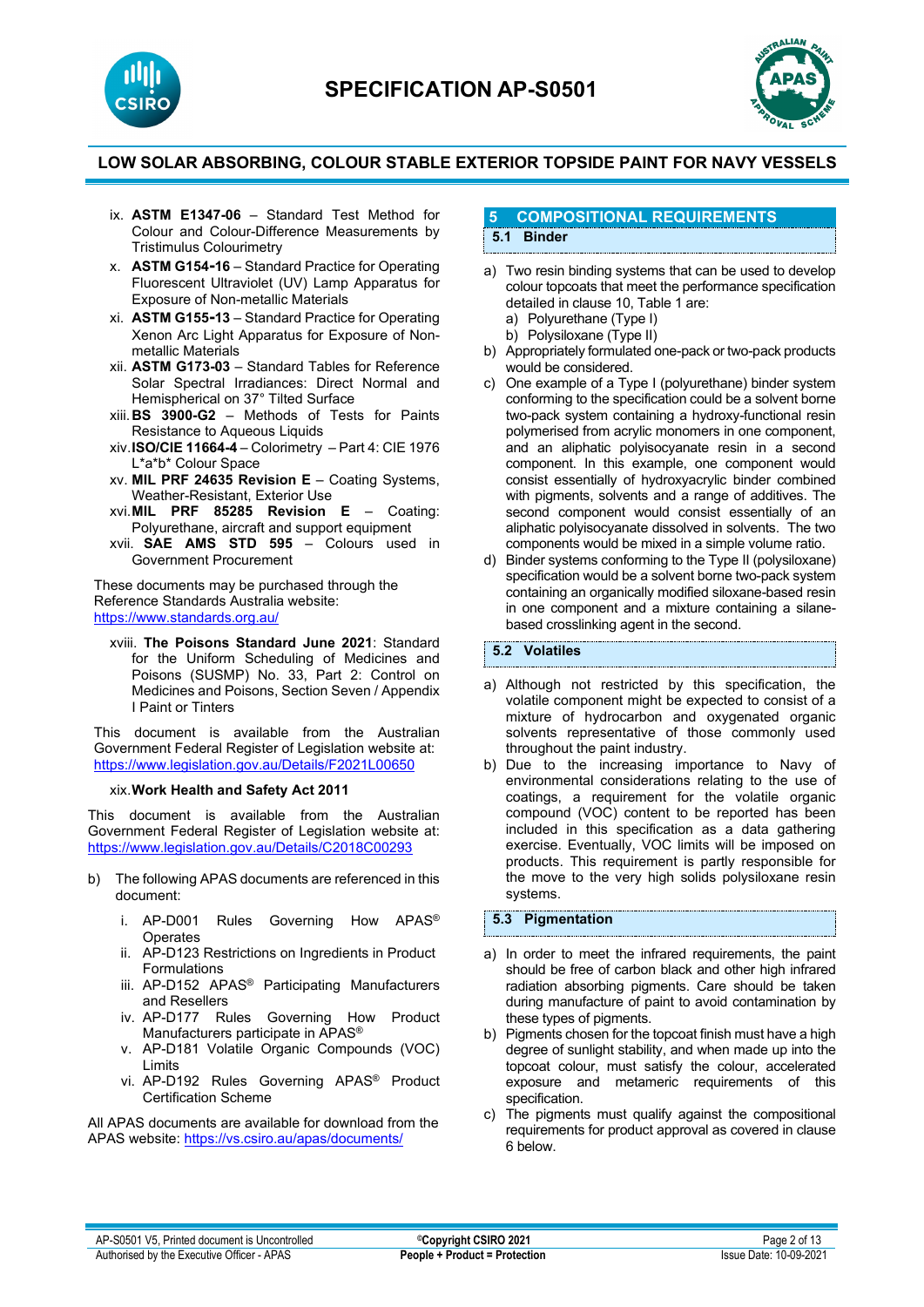



#### **5.4 Colour**

a) Refer to clause 3.1 c) to f).

#### **6 PRODUCT APPROVAL REQUIREMENTS 6.1 General Requirements**

- 
- a) The product and its application for approval shall comply with the relevant requirements of APAS document AP-D192 during the life of the approval.

#### **6.2 Technical Requirements**

- a) The product shall comply with **all** the requirements of clause 10, Table 1 below.
- b) Tests are to be carried out under the routine conditions of AS/NZS 1580.101.5 unless otherwise specified.
- c) Test panels shall be as outlined in clause 11, Table 2.
- d) Panels are to be cured for 14-28 days before testing unless otherwise specified.
- e) For all finishing products, testing shall be performed in accordance with all three sections of clause 10, Table 1 below.
- f) For all priming products, initial testing shall be performed in accordance with the tests detailed in clause 10, Table 1 under the heading **For Each Component of the System**.
- g) In some tests as stipulated in clause 10 Tables 1 and clause 11 Table 2 below, the manufacturer's specified primer shall be included as part of the full paint system. Achievement of satisfactory test results as part of the whole coating system tested will also permit granting of approval to the primer used.

### **6.3 CLASS II (Interim) Approvals**

- a) CLASS II (Interim) Approval for a system may be granted by DSTO (Department of Defence) where it can be shown that all parameters except Resistance to Natural Weathering (refer clause 10, Table 1 below) have been complied with **provided that** at least 36 months of durability data for the resin system in a similar product is provided showing no deterioration in film integrity or the presence of corrosion of the substrate. In addition, data for the resin showing that after 12 months natural exposure (see clause 10, Table 1 for conditions) the gloss satisfies the requirement in clause 10, Table 1 (Resistance to Natural Weathering: Gloss) must be submitted.
- b) CLASS II approvals shall only be allowed for a maximum of 3 years during which time natural durability results shall be gathered. Once these results have been recorded, they shall be forwarded to APAS and, if satisfactory, a CLASS I (Full) Approval shall be issued.
- c) If satisfactory durability results are not supplied to APAS within 3 years, the Interim Approval shall be terminated.

#### **6.4 Health and Safety Requirements**

- a) The manufacturer's Safety Data Sheet (SDS) must be studied closely prior to using the product and complied with during use of the product.
- b) The product and the practical application of the product shall comply with the requirements stipulated in the appropriate section(s) of the Work Health & Safety (WHS) Act 2011 and regulations.
- c) Products intended for sale in Australia shall comply with all the requirements of the SUSMP and shall not be classified as either Schedule 1, 2, or 3 paints.
- d) Products intended for sale in other countries shall comply with all local WHS and environmental requirements.
- e) For paints which rely on isocyanate (polyurethanes) or silane-based (polysiloxanes) curing agents, appropriate precautions should be taken during mixing, application and cure. Spray painting operations should be conducted in a spray booth away from other personnel, and a positive pressure air-fed full-face respirator should be worn whilst spraying. In all circumstances of use, care should be taken to avoid contact of the mixed paint with the skin.
- f) Paints containing hydrocarbon and/or oxygenated organic solvents are flammable and should be stored away from all sources of heat or ignition. Vapours from these solvents are usually heavier than air and may build up in low-lying areas if ventilation is inadequate. Containers should be resealed immediately after use and good ventilation provided during use to minimise the risk of fire or explosion and the long-term toxic effects of absorption of the vapour by the lungs.
- g) Care should be taken to avoid contact of all paint types with the skin using protective clothing and gloves, and, if necessary, a barrier cream. All pumping equipment should be adequately earthed.
- h) The product shall comply with all requirements of clause 6.3 and 6.4 of APAS document AP-D192.

#### **6.5 Quality Control of Production**

a) On request, the Executive Officer, APAS, or DSTO may request an audit of a master formulation, or of the formulation of any particular batch, or of the batch card applying to a particular batch, to be carried out at any time, particularly in cases where user complaints are unable to be resolved.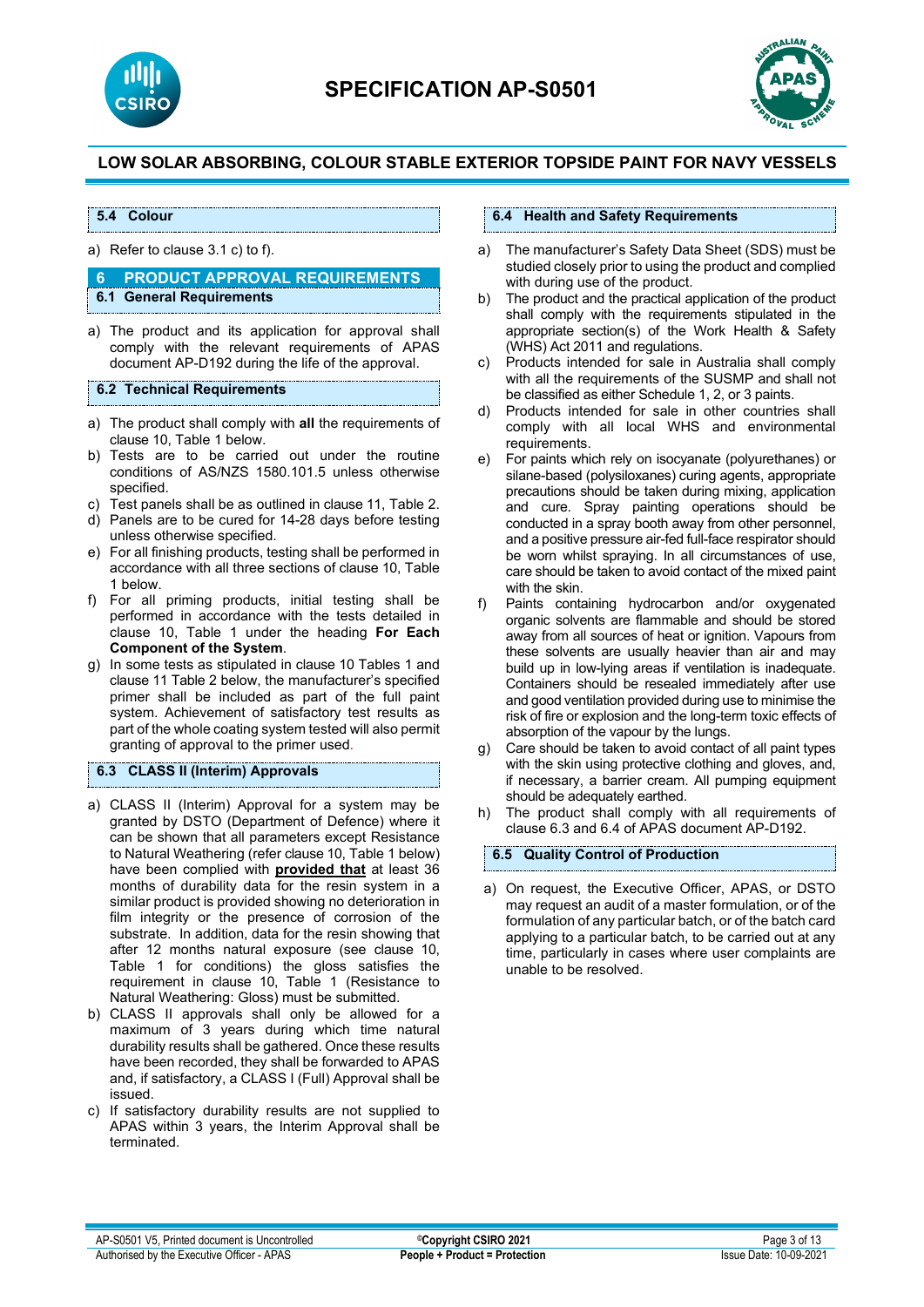



# **7 APPENDIX A**

**Dry Hiding Power**

#### 7.1 **Scope:**

This appendix describes how dry hiding power of applicant products is to be demonstrated.

#### 7.2 **Procedure:**

- a) The method is based on that described in MIL PRF 85285.
- b) Apply the admixed coating, at a dry film thickness of no greater than 75% of the lower end of the manufacturer's recommended dry film thickness (DFT) range, to a black and white chart (Leneta Form 3B, or equivalent). The contrast ratio of the cured paint shall be determined by measuring the L<sup>\*</sup> lightness value with a spectrophotometer (Specular Component Included – SCI) of the coating over the black  $(L^*g)$  and white  $(L^*w)$  sides of the chart. The contrast ratio is calculated as C =  $L_{\rm B}/L_{\rm W}$  and shall be reported along with the dry film thickness of the coating.

# **8 APPENDIX B**

### **Aged Recoatability**

#### 8.1 **Scope:**

- a) This appendix describes how the evaluation of the recoatability of applicant products (either Type I or Type II) over aged substrates is to be demonstrated.
- b) In the field, it is likely that previously painted substrates will need recoating. These aged substrates may be either aged APAS specification AP-S0501 polyurethane or aged APAS specification AP-S0501 polysiloxane.
- c) Aged recoatability testing must be conducted using the application of topcoat directly to the aged coatings in addition to recoat using topcoat applied with a manufacturer recommended tie-coat to the aged coatings.

#### 8.2 **Procedure:**

#### a) **Preparation of Aged Coatings:**

- i. Prepare four sets of appropriately primed test panels using substrates as indicated in clause 11, Table 2.
- ii. Each set shall comprise of one panel for cross hatch adhesion testing (see clause 11, Table 2 for options) and a 4 mm thick mild steel panel for PATTI adhesion testing.
- iii. Topcoat two sets of panels with:
	- APAS specification AP-S0501 Type I, Subclass 1 polyurethane finish preferably in N42 Storm Grey colour, and the other two sets with:
	- APAS specification AP-S0501 Type II, Sub-class 1 polysiloxane finish preferably

in RAN Haze Grey or N42 Storm Grey colour

iv. The coated test panels shall be aged by maintaining them at ambient conditions for one day and then at 50°C for 28 days.

#### b) **Recoating:**

- i. Scribe a line  $100 \pm 10$  mm through to metal crosswise on the bottom half of each test panel.
- ii. Using fine grade sandpaper, abrade one half of each test panel lengthwise so that the scribe line crosses from the sanded to the un-sanded section.
- iii. To the bottom  $2/3^{rd}$  of each test panel, apply by spray one coat of the test topcoat (without primer or tie-coat for one set each of the aged polyurethane and aged polysiloxane test panels and with the manufacturer specified tiecoat if applicable for one set each of the aged polyurethane and aged polysiloxane test panels) leaving the top  $1/3^{rd}$  of each panel uncoated.
- iv. Allow the panels to air dry at ambient laboratory conditions.
- v. At this stage there should be eight prepared test panels – four for cross hatch adhesion and four for PATTI adhesion testing. Each set of these four panels should include two panels with aged polyurethane and two panels with aged polysiloxane. On each of these aged coatings there should be one panel with the test topcoat applied directly to aged coating and one panel with the test topcoat applied with tie-coat to the aged topcoat.

#### 8.3 **Assessment:**

a) **Visual Assessment:** After 48 hours of ambient cure, inspect the painted film for any defects. Take note of any failure along the top 1/3rd edge of the recoat layer, including inability to wet out the aged paint. Examine the scribe for defects caused by the recoat layer, such as paint lifting and wrinkling.

#### b) **Cross Hatch Adhesion Assessment:**

- i. This test may be performed on coated  $1.2 2$ mm thick or 4 mm thick substrates (see clause 11, Table 2). After 14 days of cure under ambient conditions, perform a crosscut (cross hatch) adhesion test of the recoat layer over both the sanded and un-sanded portions of the aged paint according to AS 1580.408.4. The dry adhesion ratings for the coating applied over the sanded area and the coating applied over un-sanded area shall both be no greater than 1.
- ii. After dry cross hatch adhesion testing, the panels shall then be immersed in distilled water for not less than 7 days at  $50 + 3^{\circ}$ C. After removal, the panels shall be dried with absorbent paper and within 3 minutes after removal from the water, shall be cross hatch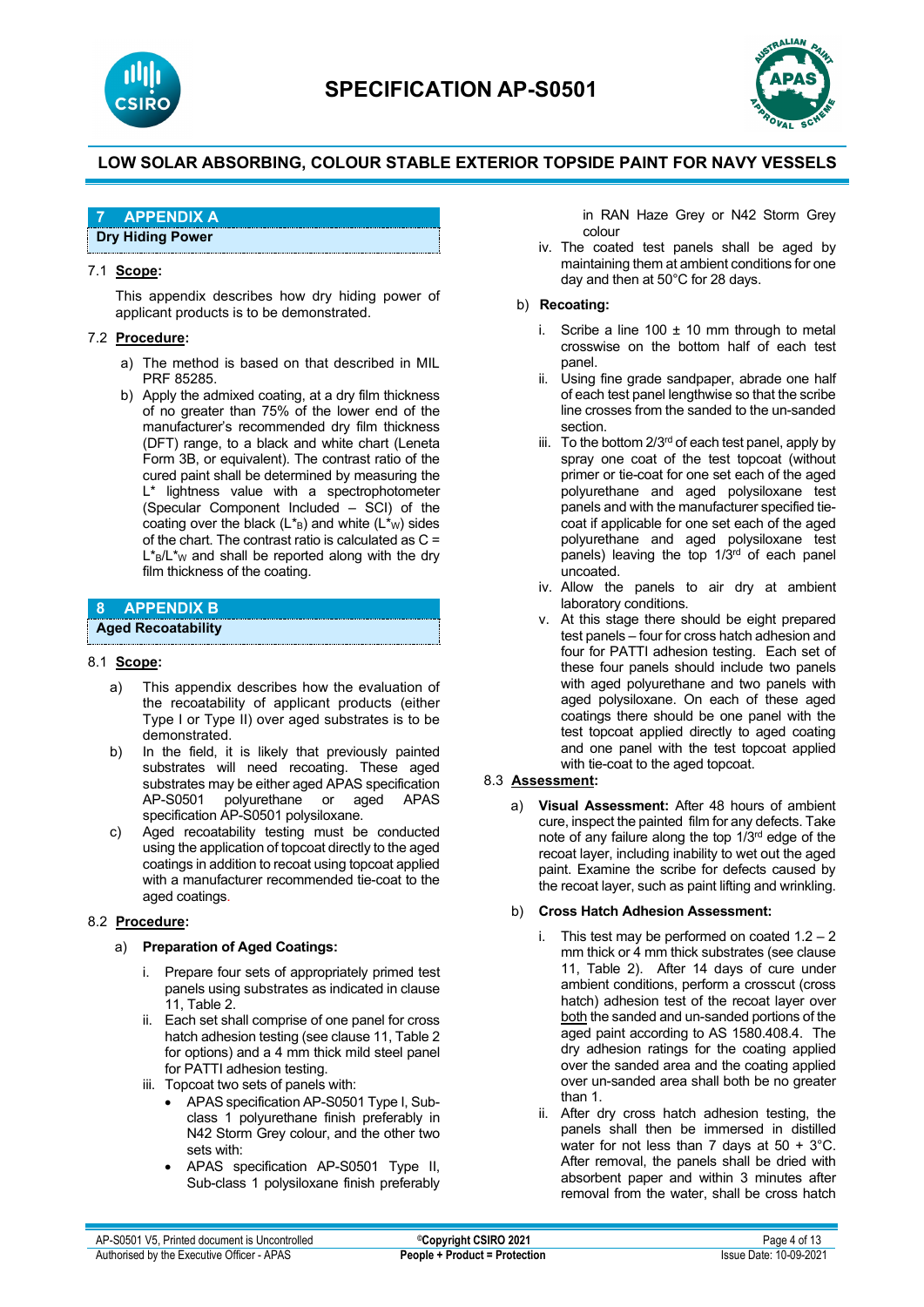



tested for adhesion in accordance with AS 1580.408.4 in both the areas of the recoat layer applied over the sanded and un-sanded aged coating. The wet adhesion ratings for the coating applied over the sanded area and the coating applied over un-sanded area shall both be no greater than 2. In addition, the coating shall not exhibit any softening, wrinkling, blistering or other defect after the immersion.

#### c) **PATTI Adhesion Assessment**

- i. This test is to be performed on the coated 4 mm thick mild steel substrate.
- ii. After 14 days of cure under ambient conditions, perform PATTI adhesion testing according to ASTM D4541 Test Method D (Self-alignment adhesion tester type IV). The pull-off pressure required for the recoat applied to the sanded side of the aged test coating (both with and without tie-coat) should be no less than 10,000 kPa. The pull-off pressure required for the recoat applied to the unsanded side of the aged test coating (both with and without tie-coat) should be no less than 8,000 kPa.

## **9 APPENDIX C**

**Resistance to Aerated Seawater**

#### 9.1 **Scope:**

- a) This appendix describes how the evaluation of the resistance of a coating system to immersion in sea water is demonstrated.
- b) It focuses on effects on the topcoat rather than effects on the substrate.
- c) This method is based on the superseded method BS 3900-G2.

#### 9.2 **Equipment:**

- a) One mild steel and one hard aluminium panel approximately 150 x 100 x 1.5 mm each, coated in the manufacturer's recommended system and cured for 14 - 28 days under ambient conditions. The reverse side and all edges shall be sealed with a suitable coating to prevent corrosion or moisture ingress.
- b) Container of sufficient size to accommodate the entire test panel.
- c) 4% w/w solution of NaCl in distilled water of sufficient volume to cover the test panel in the container to the specified level and allow for replacement of evaporation losses.
- d) A means of constantly aerating the seawater via a slow stream of air free of oil and grease for the test duration.

#### 9.3 **Procedure:**

a) Ensure laboratory conditions are Routine as defined in AS/NZS1580.101.5.

- b) Place the test panels in the container so that all faces are exposed to the solution and not in proximity to each other. Pour in enough test solution to cover 75% of the panels. Turn on the aeration system.
- c) Leave the panels in the continuously aerating solution for 4 weeks. Maintain the solution level by the periodic addition of distilled water as required.
- d) At the conclusion of the test period remove the panels and rinse under clean running water. Gently dry the panels on absorbent paper and examine the surface appearance.

#### 9.4 **Panel Assessment:**

a) **Visual:**

 Examine each panel closely, taking note of any appearance changes between the immersed and un-immersed section of each panel. The coating shall not exhibit any softening, wrinkling, blistering or other defect after the immersion.

#### b) **Adhesion:**

 Within 3 minutes after removal from the water, the coating shall be cross hatch tested for adhesion in accordance with AS 1580.408.4. The paint system shall have a wet adhesion rating of no more than 2.

#### c) **Colour Change:**

 The colour of the test panels shall be measured instrumentally before and after 4 weeks immersion in the aerated seawater as described in clause 10, Table 1 (Colour – Instrumental) using D65, 10°, SCI data. Panels removed from the aerated seawater shall be immediately rinsed (without scrubbing) with water and allowed to air dry. Colour should be measured within 2 hours of washing. Any colour change ( $\Delta E_{ab}^*$ ) must be no greater than 0.5 units.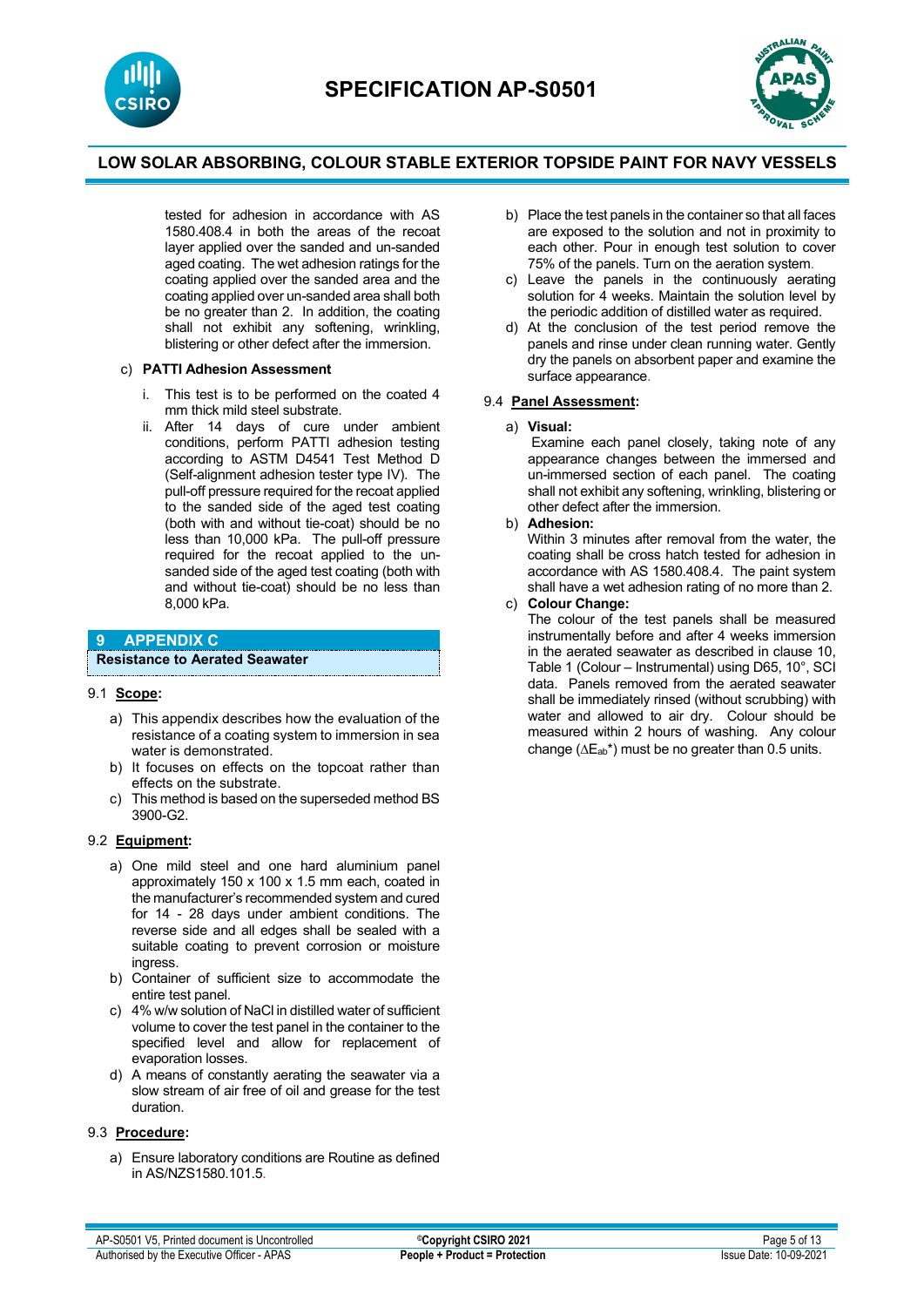



# **10 TABLE 1: PERFORMANCE PROPERTIES**

| <b>TEST</b>                                                                                                   | <b>AS/NZS</b><br>1580<br><b>METHOD</b> | <b>REQUIREMENTS</b>                                                                                                                                                                                                                                                                                                                                                                                                                                                                                                                                                             |
|---------------------------------------------------------------------------------------------------------------|----------------------------------------|---------------------------------------------------------------------------------------------------------------------------------------------------------------------------------------------------------------------------------------------------------------------------------------------------------------------------------------------------------------------------------------------------------------------------------------------------------------------------------------------------------------------------------------------------------------------------------|
| For each COMPONENT of the System                                                                              |                                        |                                                                                                                                                                                                                                                                                                                                                                                                                                                                                                                                                                                 |
| <b>Preliminary Examination</b>                                                                                | 103.1                                  | To be readily reincorporated. Shall be free of coarse particles, gel and<br>foreign matter.                                                                                                                                                                                                                                                                                                                                                                                                                                                                                     |
| <b>Flash Point</b>                                                                                            | AS 2106                                | 28°C minimum.                                                                                                                                                                                                                                                                                                                                                                                                                                                                                                                                                                   |
| <b>Fineness of Grind</b>                                                                                      | 204.1                                  | Maximum 40 µm.                                                                                                                                                                                                                                                                                                                                                                                                                                                                                                                                                                  |
| <b>Skin Formation</b>                                                                                         | 203.1<br>Method B                      | No skin.                                                                                                                                                                                                                                                                                                                                                                                                                                                                                                                                                                        |
| Settling and Reincorporation<br>after Storage                                                                 | 211.1<br>211.2<br>205.1                | After storage for 18 months at ambient temperature ( $23 + 5^{\circ}$ C), there shall<br>be no curdling, gelling or seeding and the settle rating shall not be less than<br>6. Manual stirring shall produce a uniform product. Application by spray<br>shall produce a dry film equivalent in appearance to that obtained with fresh<br>product.                                                                                                                                                                                                                               |
| Viscosity                                                                                                     | 214.x                                  | Viscosity and method shall be recorded.                                                                                                                                                                                                                                                                                                                                                                                                                                                                                                                                         |
| <b>VOC Content</b>                                                                                            | <b>APAS</b><br>AP-D181                 | Refer to APAS document AP-D181 for method and limits.<br>If the APAS specification is not listed on AP-D181, a declaration of VOC<br>content is still required.                                                                                                                                                                                                                                                                                                                                                                                                                 |
| For the MIXED (Finishing) Paint                                                                               |                                        |                                                                                                                                                                                                                                                                                                                                                                                                                                                                                                                                                                                 |
| <b>Application Properties</b><br>- Brushing<br>- Rolling<br>- Spraying (Conventional)<br>- Spraying (Airless) | 205.1<br>205.3<br>205.2<br>205.4       | Shall show satisfactory application properties and the dry film shall be free<br>of defects.                                                                                                                                                                                                                                                                                                                                                                                                                                                                                    |
| Pot Life                                                                                                      | --                                     | When mixed according to the manufacturer's directions, the paint shall have<br>satisfactory application properties for up to 2 hours after combining the<br>components.                                                                                                                                                                                                                                                                                                                                                                                                         |
| Surface Dry Condition                                                                                         | 401.1                                  | Maximum 5 hours.                                                                                                                                                                                                                                                                                                                                                                                                                                                                                                                                                                |
| Hard Dry Condition<br>(Mechanical Thumb Test)                                                                 | 401.6                                  | Maximum 16 hours.                                                                                                                                                                                                                                                                                                                                                                                                                                                                                                                                                               |
| <b>Tape Resistance</b>                                                                                        | --                                     | This test method is similar to that in MIL PRF 85285. The painted test panels<br>shall be air-dried for no greater than 16 hours and a strip of masking tape<br>(3M Company #250 or equivalent) and no less than 25 mm wide shall be<br>applied to each panel and pressed down with one pass of a roller weighing<br>no less than 2 kg. The tape shall remain in contact with the coating for one<br>hour and then shall be carefully removed. There shall be no evidence of<br>permanent marking or other visible defects caused by the making tape<br>applied to the coating. |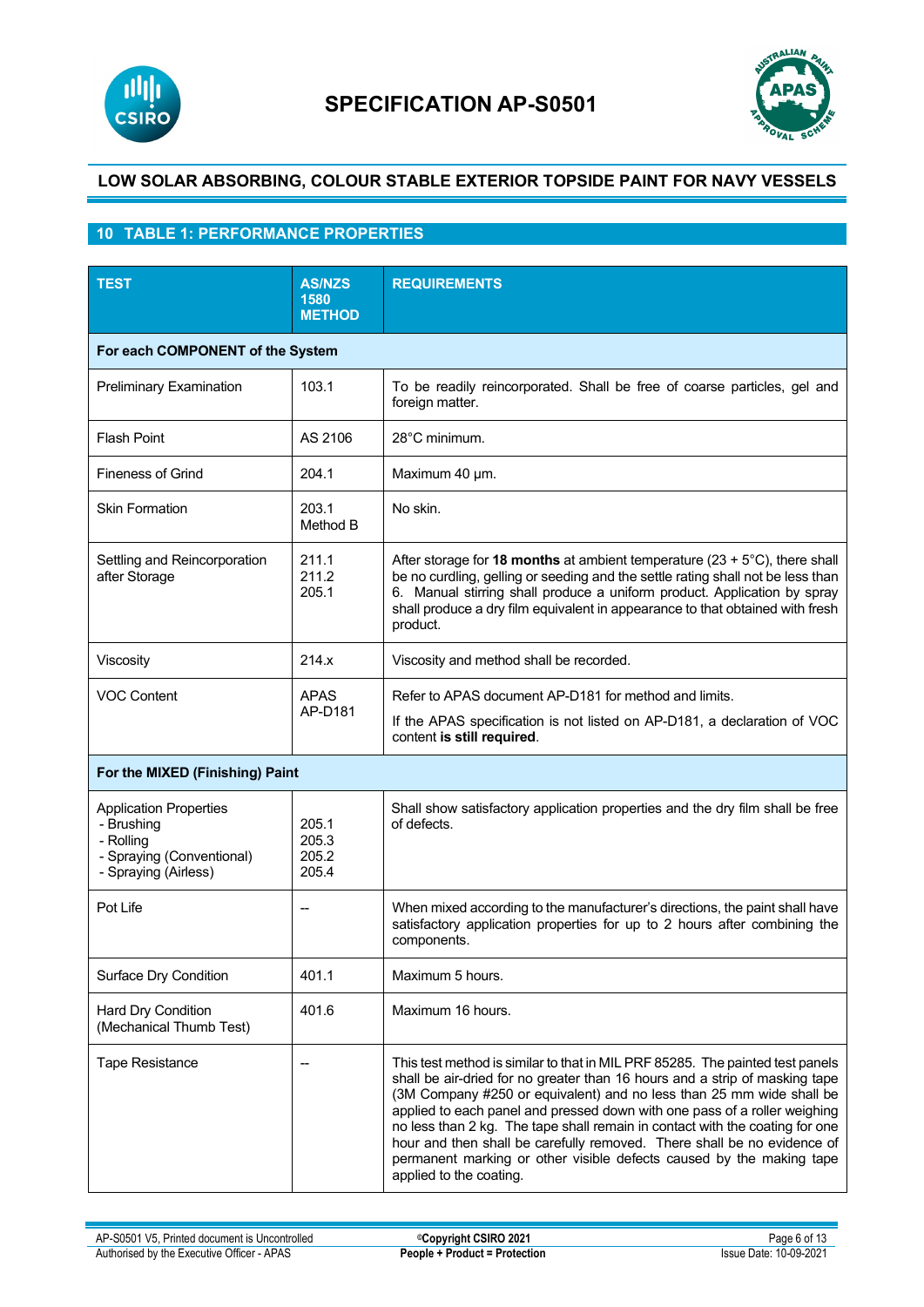



| <b>TEST</b>                              | <b>AS/NZS</b><br>1580<br><b>METHOD</b> | <b>REQUIREMENTS</b>                                                                                                                                                                                                                                                                                                                                                                                                                                                                                                       |
|------------------------------------------|----------------------------------------|---------------------------------------------------------------------------------------------------------------------------------------------------------------------------------------------------------------------------------------------------------------------------------------------------------------------------------------------------------------------------------------------------------------------------------------------------------------------------------------------------------------------------|
| For the MIXED (Finishing) Paint (Cont.,) |                                        |                                                                                                                                                                                                                                                                                                                                                                                                                                                                                                                           |
| Dry Hiding Power                         | Clause 7,<br>Appendix A                | The contrast ratio shall not be less than 0.98 for a dry film of thickness no<br>greater than 75% of the lower end of the manufacturer's recommended DFT<br>range.                                                                                                                                                                                                                                                                                                                                                        |
| <b>Solvent Resistance</b>                | <b>ASTM</b><br>D5402                   | After 7 days ambient curing, the topcoat applied at the manufacturer's<br>recommended thickness shall withstand 25 double rubs with a swab of<br>cotton wool soaked in methyl ethyl ketone (MEK).                                                                                                                                                                                                                                                                                                                         |
| <b>Recoating Properties</b>              | 404.1                                  | The paint shall be recoatable with itself in 8 hours or less after initial<br>application at ambient laboratory conditions. After cure the film produced<br>shall be of satisfactory appearance with no wrinkling, lifting or working up of<br>the original film and with no defects in the recoat layer.                                                                                                                                                                                                                 |
|                                          | 408.4                                  | Cross-cut Adhesion: After 14 days of cure under ambient conditions of the<br>recoated paint, when tested using the cross cut or cross hatch adhesion<br>method, the degree of flaking of the recoat layer around the cross cuts shall<br>have a rating of no greater than 1 for dry adhesion. After immersion of the<br>recoated panel in distilled water at 50°C for 7 days, the wet cross hatch<br>adhesion rating shall be no greater than 2 for the recoat layer.                                                     |
| <b>Aged Recoat</b>                       | Clause 8,<br>Appendix B                | Tested for recoat over aged APAS specification AP-S0501 polyurethane<br>and aged APAS specification AP-S0501 polysiloxane both with and without<br>the manufacturer's recommended tie coat as described in clause 8,<br>Appendix B.                                                                                                                                                                                                                                                                                       |
|                                          |                                        | A panel coated with the approved APAS specification AP-S0501 system<br>cured at ambient conditions for 24 hours then aged (28 days at 50°C) and<br>recoated by spray shall in all cases (both with and without tie coat) produce<br>a film of satisfactory appearance with no wrinkling, lifting or working up of<br>the original film. There shall be no lifting or wrinkling of the original film along<br>the scribe.                                                                                                  |
| 408.4                                    |                                        | Cross-cut Adhesion: For aged recoat paint systems both with and without<br>tie coat, after 14 days of cure at ambient conditions, the degree of flaking of<br>the recoat layer over both the sanded area and the un-sanded shall have a<br>rating of less than or equal to 1. After immersion of the panel in distilled water<br>at 50°C for 7 days the wet cross hatch adhesion rating shall be no greater<br>than 2 for the recoat layer over both the sanded portion and the un-sanded<br>portion of the aged coating. |
|                                          | <b>ASTM</b><br>D4541, Test<br>Method D | PATTI Adhesion: After 14 days cure under ambient conditions, the pull-off<br>pressure required for removal of the recoat shall be no less than 10,000 kPa<br>(sanded side) and 8,000 kPa (un-sanded side) for systems both with and<br>without tie coat.                                                                                                                                                                                                                                                                  |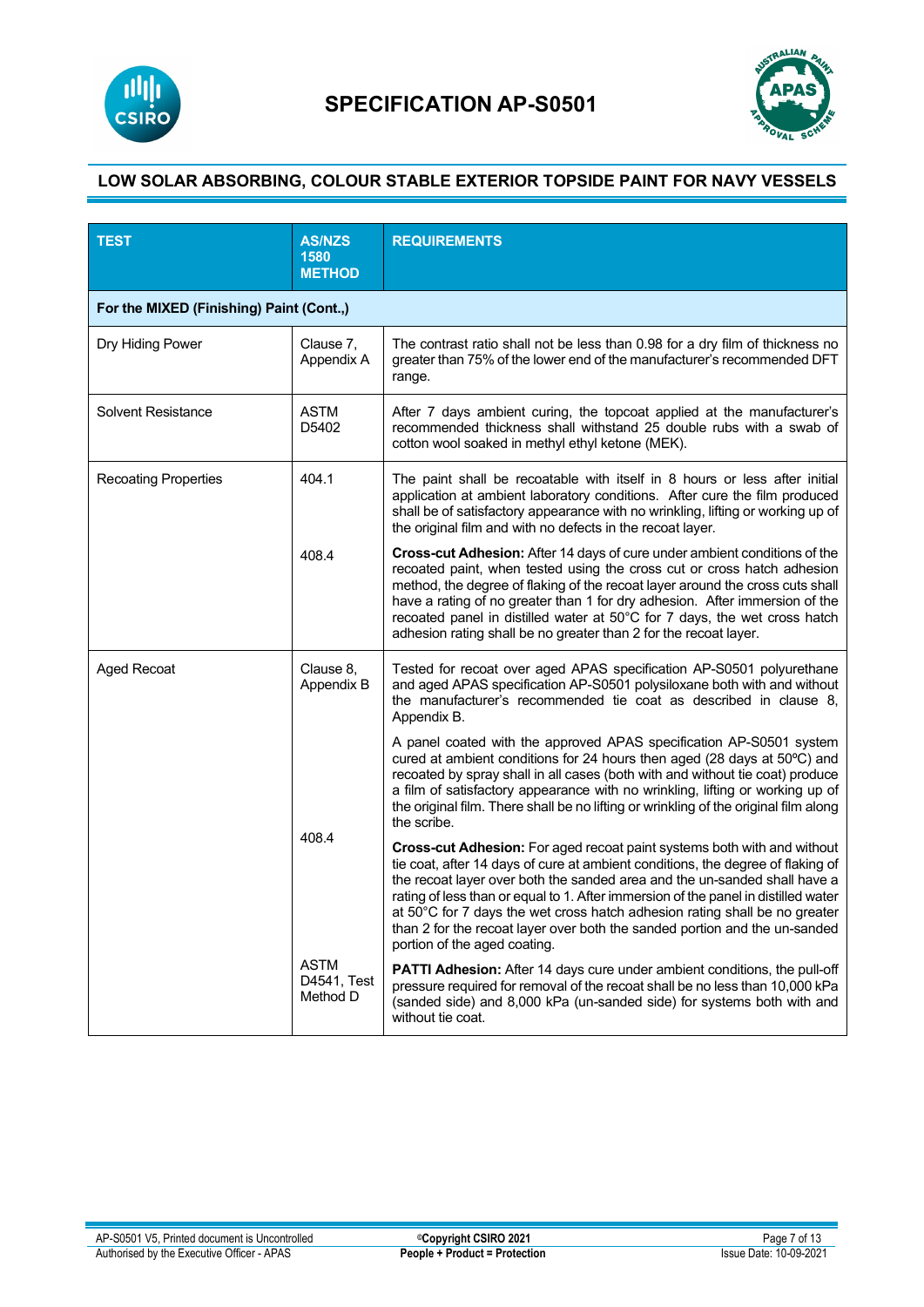



| <b>TEST</b>                | <b>AS/NZS</b><br>1580<br><b>METHOD</b> | <b>REQUIREMENTS</b>                                                                                                                                                                                                                                                                                                                    |
|----------------------------|----------------------------------------|----------------------------------------------------------------------------------------------------------------------------------------------------------------------------------------------------------------------------------------------------------------------------------------------------------------------------------------|
| For the COMPLETE System    |                                        |                                                                                                                                                                                                                                                                                                                                        |
| Finish                     | 603.1                                  | Shall be free of coarse particles, wrinkling or orange peel and have a uniform<br>colour and appearance.                                                                                                                                                                                                                               |
| Colour - Visual Comparison | 601.1                                  | For low gloss N42 Storm Grey: Close colour match to the colour<br>reference: Storm Grey: AS 2700 N42<br>Rating 1 or better under the Daylight Simulator.                                                                                                                                                                               |
|                            |                                        | For RAN Haze Grey: Close colour match to the colour reference:<br>SAE AMS STD 595: 26270 Haze Gray<br>Rating 1 or better under the Daylight Simulator.                                                                                                                                                                                 |
| Colour - Instrumental      | 601.3 & 4<br>Note 2                    | N42 Storm Grey: Overall colour difference ∆Eab* from the colour<br>reference N42 Storm Grey AS 2700 N42, with colour position L* = 62.6; a*<br>$= -4.06$ ; b <sup>*</sup> = 2.70 to be no greater than 0.5 units using Illuminant D65.                                                                                                 |
|                            |                                        | RAN Haze Grey: Colour difference from the colour reference US FS-595C<br>26270 (Haze Gray), with colour position $L^* = 58.8$ ; a <sup>*</sup> = -1.9; b <sup>*</sup> = -1.9; to<br>be ∆Eab* no greater than 0.5, ∆a* no greater than 0.3 units and ∆b* no<br>greater than 0.3 using Illuminant D65.                                   |
|                            |                                        | Note that $\Delta \mathsf{Eab}^* = [(\Delta \mathsf{L}^*)2 + (\Delta \mathsf{a}^*)2 + (\Delta \mathsf{b}^*)2]1/2$                                                                                                                                                                                                                      |
| Specular Gloss (60°)       | 602.2                                  | For low gloss N42 Storm Grey and low gloss RAN Haze Grey coatings:<br>specular gloss shall be between 12 and 18 units using the 60° head.                                                                                                                                                                                              |
|                            |                                        | For semi-gloss coatings: specular gloss shall be between 45 and 60 units<br>using the 60° head.                                                                                                                                                                                                                                        |
| Metamerism N42 Storm Grey  | 601.3 & 4<br>Notes 2 & 3               | The colour differences between CIE Illuminants A and D65 shall be within<br>the ranges specified as follows:                                                                                                                                                                                                                           |
|                            |                                        | (a) $\Delta L^*$ = L*Illuminant A – L*Illuminant D65 between –0.3 and 0.0.                                                                                                                                                                                                                                                             |
|                            |                                        | (b) $\Delta a^*$ = a*Illuminant A – a*Illuminant D65 between +0.8 and +1.8.                                                                                                                                                                                                                                                            |
|                            |                                        | (c) $\Delta b^*$ = b*Illuminant A – b*Illuminant D65 between –1.1 and -0.1.                                                                                                                                                                                                                                                            |
| Metamerism RAN Haze Grey   | 601.3 & 4<br><b>Notes 2 &amp; 3</b>    | The colour differences between CIE Illuminants A and D65 shall be within<br>the ranges specified as follows:                                                                                                                                                                                                                           |
|                            |                                        | (a) $\Delta L^*$ = L*Illuminant A – L*Illuminant D65 between –0.5 and 0.0.                                                                                                                                                                                                                                                             |
|                            |                                        | (b) $\Delta a^*$ = a*Illuminant A – a*Illuminant D65 between 0.0 and +0.8.                                                                                                                                                                                                                                                             |
|                            |                                        | (c) $\Delta b^*$ = b*Illuminant A – b*Illuminant D65 between –1.0 and -0.2.                                                                                                                                                                                                                                                            |
| Infrared Reflectance       | Note 1                                 | For the manufacturer's full paint scheme (topcoat and primer) applied at the<br>midpoint of the manufacturer's recommended DFTs to an aluminium or mild<br>steel test panel the infrared reflectance (IRR) shall not be less than: 65% at<br>800 nm for the N42 Storm Grey topcoat and 60% at 800 nm for the RAN<br>Haze Grey topcoat. |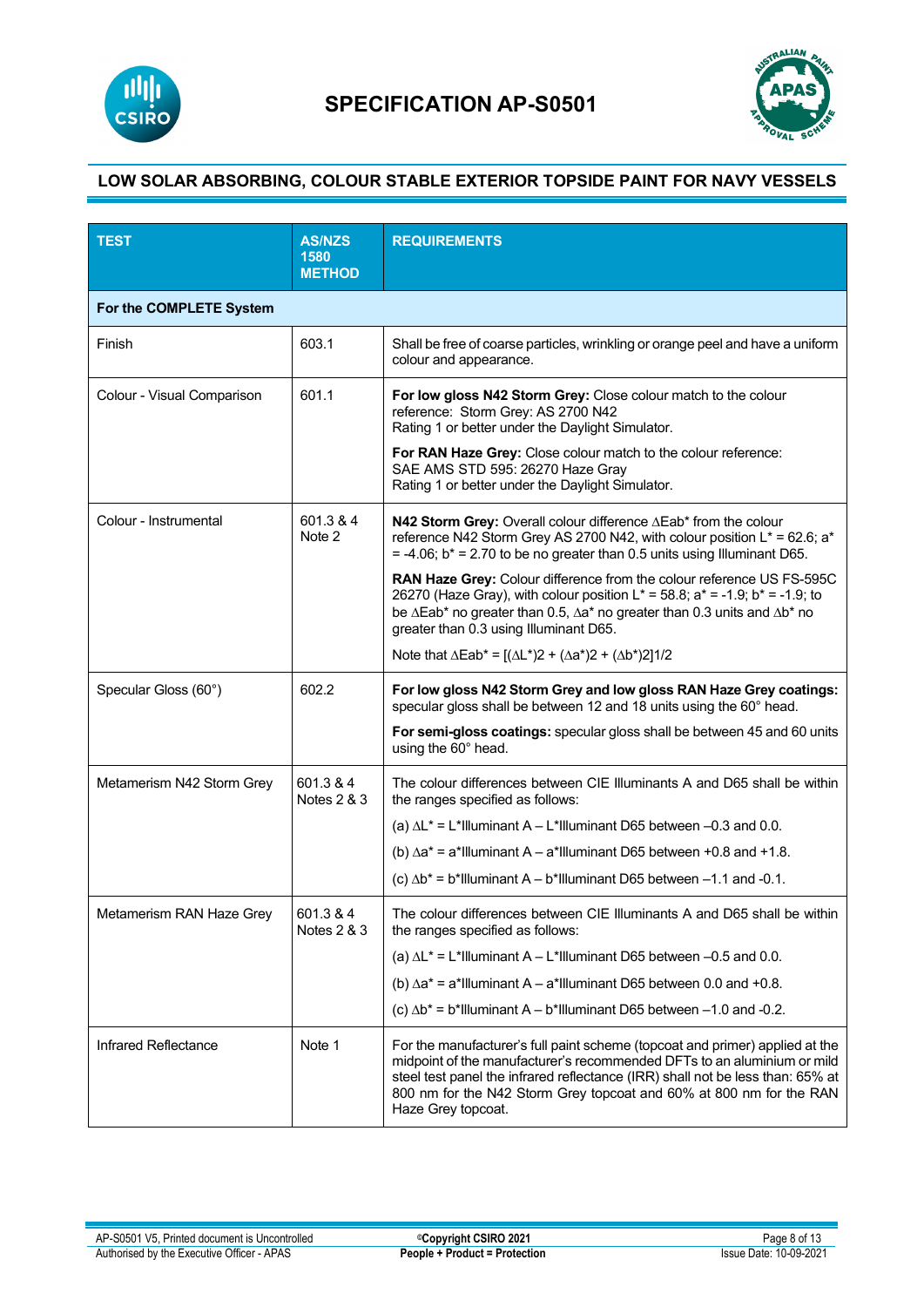



| <b>TEST</b>                      | <b>AS/NZS</b><br>1580<br><b>METHOD</b> | <b>REQUIREMENTS</b>                                                                                                                                                                                                                                                                                                                                                                                                                                   |
|----------------------------------|----------------------------------------|-------------------------------------------------------------------------------------------------------------------------------------------------------------------------------------------------------------------------------------------------------------------------------------------------------------------------------------------------------------------------------------------------------------------------------------------------------|
| For the COMPLETE System (Cont.,) |                                        |                                                                                                                                                                                                                                                                                                                                                                                                                                                       |
| <b>Total Solar Reflectance</b>   | ASTM G173<br>Note 1                    | For the manufacturer's full paint scheme (topcoat and primer) applied at the<br>midpoint of the manufacturer's recommended DFTs to an aluminium or mild<br>steel test panel the total solar reflectance when measured between 300 -<br>2500 nm, shall be greater than 42% for the N42 Storm Grey topcoat and<br>shall be greater than 38% for the RAN Haze Grey topcoat.                                                                              |
| <b>Resistance to Natural</b>     |                                        | Refer also to clause 6.3 above.                                                                                                                                                                                                                                                                                                                                                                                                                       |
| Weathering                       | 457.1<br>481.1                         | After 12 months exposure at 45°N at exposure sites in Australia complying<br>with Category E-M (Very High: Marine) and Category F (Inland Tropical) of<br>AS/NZS 2312, there shall be no film integrity failure and the ratings shall not<br>exceed the criteria below for changes in gloss, discolouration, colour and<br>chalking at either site.                                                                                                   |
|                                  | 481.1.5 &<br>602.2                     | As described in the Australian Standard methods nominated, the degree of<br>discolouration and the degree of chalking shall be assessed on unwashed<br>panels. The change in gloss, change in colour and the change in infrared<br>reflectance shall be assessed using wiped panels. As described in the<br>Australian Standard methods the panels shall be gently wiped or swabbed<br>with cotton wool under gently running water without scrubbing. |
|                                  | 481.1.2                                | Gloss (measured instrumentally): After 12 months exposure, the 60°<br>gloss level of the wiped panel shall be at least 80% of the initial 60° gloss.                                                                                                                                                                                                                                                                                                  |
|                                  | 481.1.12.<br>601.3 & 4                 | Discolouration: After 12 months exposure discolouration shall be rated no<br>greater than 1                                                                                                                                                                                                                                                                                                                                                           |
|                                  | Note 2                                 | <b>Colour change (measured instrumentally):</b> After 12 months exposure<br>the colour change, $\Delta$ Eab <sup>*</sup> ( $[(\Delta L^*)2 + (\Delta a^*)2 + (\Delta b^*)2]1/2$ ), shall be no greater<br>than $1.0$ .                                                                                                                                                                                                                                |
|                                  | $481.1.11 -$<br>Method B               | Chalking: After 12 months exposure any chalking shall not have a rating<br>of greater than 1.                                                                                                                                                                                                                                                                                                                                                         |
|                                  | IR.<br>reflectance<br>Note 1           | For both N42 Storm Grey and RAN Haze Grey after 12 months exposure,<br>the infrared reflectance shall not decrease by more than 2% units of the<br>initial IR reflectance.                                                                                                                                                                                                                                                                            |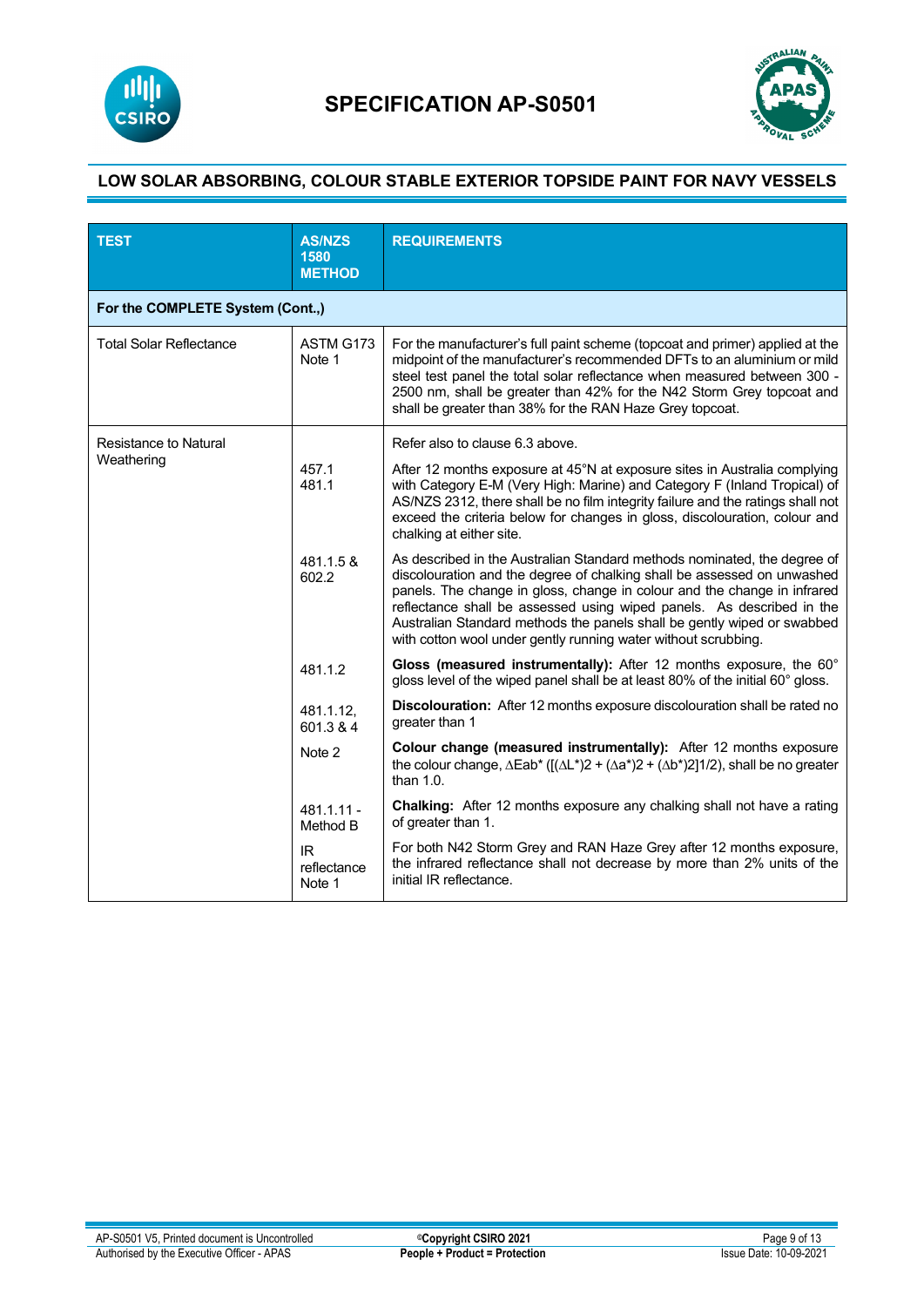



| <b>TEST</b>                                                   | <b>AS/NZS</b><br>1580<br><b>METHOD</b> | <b>REQUIREMENTS</b>                                                                                                                                                                                                                                                                                                                                                                                            |
|---------------------------------------------------------------|----------------------------------------|----------------------------------------------------------------------------------------------------------------------------------------------------------------------------------------------------------------------------------------------------------------------------------------------------------------------------------------------------------------------------------------------------------------|
| For the COMPLETE System (Cont.,)                              |                                        |                                                                                                                                                                                                                                                                                                                                                                                                                |
| Resistance to Artificial<br>Weathering:<br>Colour: Storm Grey | ASTM G155<br>Note 4                    | <b>Type I N42 Storm Grey Topcoat:</b><br>After 1000 hours of continuous light exposure (xenon arc lamp, dry cycle)<br>at an irradiance level of 0.68 W/m2 $@$ 340nm at 63°C, three conditions are<br>required to be met:                                                                                                                                                                                       |
|                                                               | 601.4<br>Note 2                        | (a) Overall colour change $\Delta \mathsf{E}ab^*$ to be no greater than 0.8.                                                                                                                                                                                                                                                                                                                                   |
|                                                               |                                        | (b) The change in a* value, $\Delta a^*$ , to be no greater than 0.2 units in the<br>negative direction (greener) and no greater than 0.5 units in the positive<br>direction (redder).                                                                                                                                                                                                                         |
|                                                               | Note 1                                 | (c) Infrared reflectance shall not decrease by more than 2% units of the<br>initial IR reflectance.                                                                                                                                                                                                                                                                                                            |
|                                                               | ASTM G155<br>Note 4                    | <b>Type II N42 Storm Grey Topcoat:</b><br>After 3000 hours of continuous light exposure (xenon arc lamp, dry cycle)<br>at an irradiance level of 0.68 W/m2 @ 340nm at 63°C, three conditions are<br>required to be met:                                                                                                                                                                                        |
|                                                               |                                        | (a) Overall colour change $\Delta$ Eab* to be no greater than 1.0.                                                                                                                                                                                                                                                                                                                                             |
|                                                               | 601.4<br>Note 2                        | (b) The change in a* value, $\Delta a^*$ , to be no greater than 0.2 units in the<br>negative direction (greener) and no greater than 0.5 units in the positive<br>direction (redder).                                                                                                                                                                                                                         |
|                                                               | Note 1                                 | (c) Infrared reflectance shall not decrease by more than 2% units of the<br>initial IR reflectance.                                                                                                                                                                                                                                                                                                            |
| Resistance to Artificial<br>Weathering:                       | ASTM G155<br>Note 4<br>601.4           | <b>Type II RAN Haze Grey Topcoat:</b><br>After 3000 hours of continuous light exposure at an irradiance level of 0.68<br>W/m2 @ 340 nm at 63°C, four conditions are required to be met:                                                                                                                                                                                                                        |
| Colour: RAN Haze Grey                                         | Note 2                                 | (a) Overall colour change $\Delta \mathsf{E}ab^*$ to be no greater than 1.0.                                                                                                                                                                                                                                                                                                                                   |
|                                                               |                                        | (b) Change in a* value, $\Delta a^*$ , to be no greater than 0.3 units in the positive<br>direction (redder) and no greater than 0.5 units in the negative direction<br>(greener).                                                                                                                                                                                                                             |
|                                                               | Note 1                                 | (c) Change in b* value, $\Delta b^*$ to be no greater than 0.3 in the positive<br>direction (yellower).                                                                                                                                                                                                                                                                                                        |
|                                                               |                                        | (d) Infrared reflectance shall not decrease by more than 2% units of the<br>initial IR reflectance.                                                                                                                                                                                                                                                                                                            |
| Resistance to Artificial<br><b>Weathering: Gloss</b>          | ASTM G154<br><b>UVB-313</b><br>602.2   | The panels shall be exposed to accelerated weathering using a Fluorescent-<br>Condensation type apparatus in accordance with ASTM G154, cycle 2 at an<br>irradiance of 0.71 W/m2 @ 310 nm. The cycle shall be 4 hours of UV<br>exposure using a UVB-313 bulb at 60°C and 4 hours of condensation<br>exposure at 50°C. After exposure, gloss shall be measured again in<br>accordance with ASTM E1347 and D523. |
|                                                               |                                        | For Type I polyurethane topcoats the 60° gloss level shall not drop by<br>more than 50% of its initial value after 1000 hours of exposure.                                                                                                                                                                                                                                                                     |
|                                                               |                                        | For Type II polysiloxane topcoats the 60° gloss level shall not drop by<br>more than 50% of its initial value after 1000 hours of exposure and shall not<br>drop by more than 65% of its initial value after 1500 hours of exposure.                                                                                                                                                                           |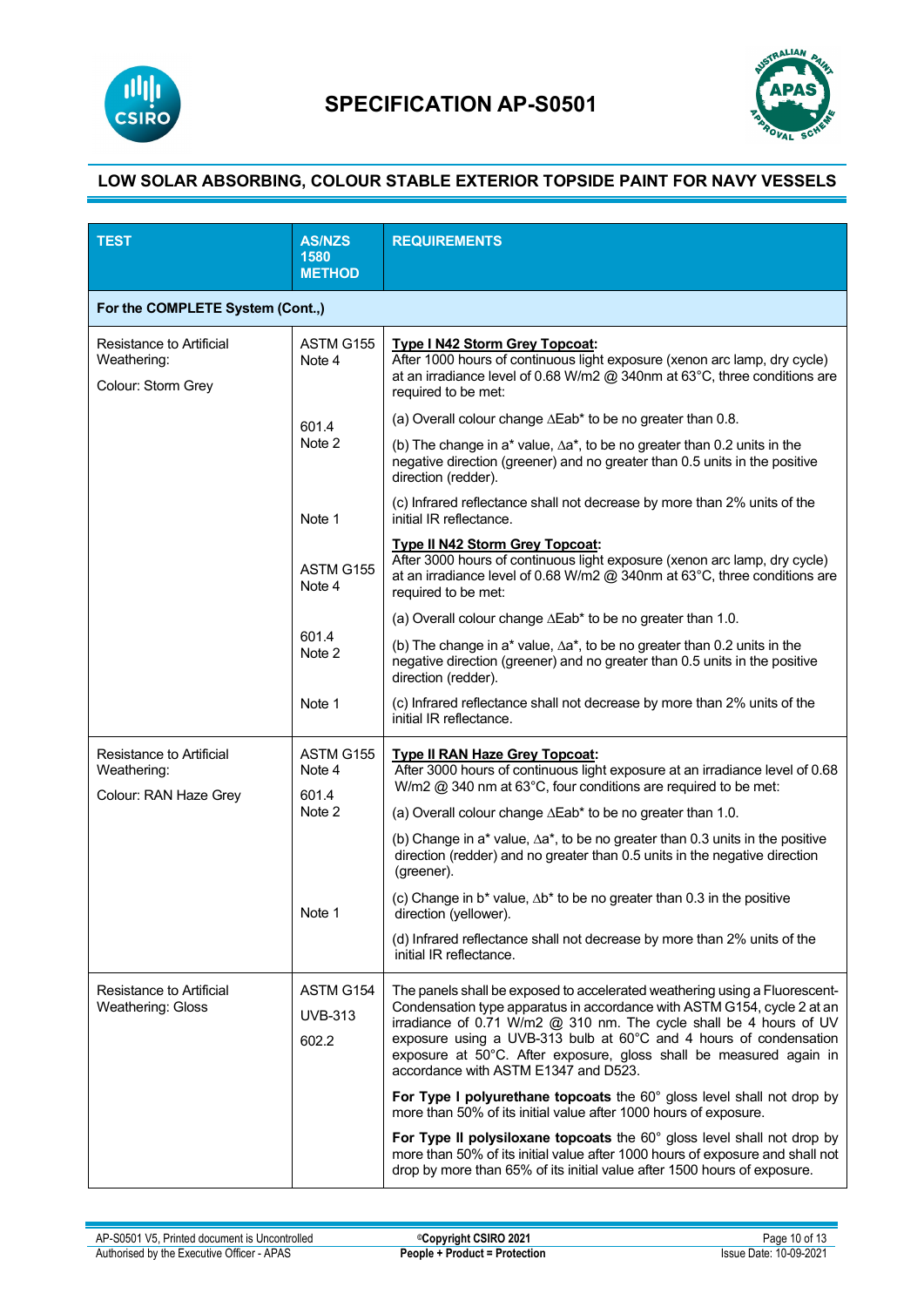



| <b>TEST</b>                                                 | <b>AS/NZS</b><br>1580<br><b>METHOD</b>          | <b>REQUIREMENTS</b>                                                                                                                                                                                                                                                                                                                                                                                                                                                                                                      |
|-------------------------------------------------------------|-------------------------------------------------|--------------------------------------------------------------------------------------------------------------------------------------------------------------------------------------------------------------------------------------------------------------------------------------------------------------------------------------------------------------------------------------------------------------------------------------------------------------------------------------------------------------------------|
| For the COMPLETE System (Cont.,)                            |                                                 |                                                                                                                                                                                                                                                                                                                                                                                                                                                                                                                          |
| Adhesion - Cross Cut or Cross<br>Hatch                      | 408.4                                           | After 14 days cure under standard laboratory conditions, the dry cross hatch<br>adhesion rating shall not be greater than 1. The wet cross hatch adhesion<br>(after immersion in distilled water at 50°C for 7 days) rating shall not be<br>greater than 2.                                                                                                                                                                                                                                                              |
| Adhesion - PATTI                                            | <b>ASTM</b><br>D4541<br><b>Test Method</b><br>D | After 14 days cure under standard laboratory conditions, when tested in<br>accordance with ASTM D4541 Test Method D (Self-alignment adhesion<br>tester Type IV), the pull-off pressure required should be no less than<br>10,000 kPa.                                                                                                                                                                                                                                                                                    |
| <b>Scratch Resistance</b>                                   | 403.1                                           | Minimum 1000g.                                                                                                                                                                                                                                                                                                                                                                                                                                                                                                           |
| <b>Bend Test</b>                                            | 402.1                                           | After air drying for 14 days (ambient laboratory conditions), both the un-<br>primed polyurethane and un-primed polysiloxane topcoats shall show no<br>sign of cracking or loss of adhesion over tinplate after bending around a 20<br>mm mandrel.                                                                                                                                                                                                                                                                       |
| Resistance to Direct Impact -<br><b>Falling Weight Test</b> | 406.1                                           | The un-primed topcoat shall not crack or wrinkle at a minimum of 1.5 joules<br>when tested on 1.5 mm thick mild steel panels using the hemispherical<br>indenter.                                                                                                                                                                                                                                                                                                                                                        |
| Reverse Impact Flexibility                                  | <b>ASTM</b><br>D6905                            | The polyurethane and the polysiloxane topcoats applied to an un-primed 0.5<br>mm thick aluminium test panel and air dried for 14 days shall be tested in<br>accordance with ASTM D6905. The Type I polyurethane coating shall not<br>exhibit any cracking or flaking at 5% elongation when examined under 2x<br>magnification with the aid of lighting. The Type II polysiloxane coating shall<br>not exhibit any cracking or flaking at 2% elongation when examined under<br>2x magnification with the aid of lighting. |
| Resistance to Humidity                                      | 452.1                                           | There shall be no sign of softening, breakdown, loss of adhesion or blistering<br>of the coating or rusting (or corrosion) of the substrate after 10 days of<br>exposure of the full system on steel and on hard aluminium panels.                                                                                                                                                                                                                                                                                       |
| Resistance to Sea Water -<br>Aerated                        | Clause 9.<br>Appendix C                         | There shall be no sign of breakdown, softening, wrinkling, blistering or other<br>defects in the coating or rusting (or corrosion) of the substrate after 4 weeks<br>of exposure of the full system on steel and hard aluminium panels.                                                                                                                                                                                                                                                                                  |
|                                                             | 408.4                                           | The crosshatch adhesion rating shall not be greater than 2.                                                                                                                                                                                                                                                                                                                                                                                                                                                              |
|                                                             | 601.3 & 4<br>Note 2                             | Any colour change ( $\Delta$ Eab <sup>*</sup> ) must be no greater than 0.5 units.                                                                                                                                                                                                                                                                                                                                                                                                                                       |

#### **NOTE:**

- **1** Infra-red reflectance measurement may employ any calibrated spectrophotometer capable of measuring reflectance at 800 nm. The total solar reflectance measurement may employ any calibrated spectrophotometer capable of measuring reflectance between 300 -2500 nm.
- 2 Colour measurement shall be performed in CIE 1976 CIELAB colour space using Illuminants A (incandescent) and/or D65 (daylight)<br>.as specified, using the CIE 1964 Standard 10° Observer with the Specu Instrumentation may employ acceptable geometries conforming to ASTM E1164 or AS/NZS 1580.601.3.
- **3** The metamerism requirement minimises potential colour differences under varying outdoor illumination conditions, particularly after sunrise and before sunset. To obtain the correct properties, the colour coordinates are measured under Illuminants A and D65, and each of the values L\*, a\* and b\* obtained using Illuminant D65 are subtracted from their corresponding values using Illuminant A.
- **4** Continuous light exposure using a xenon-arc apparatus conforming to ASTM G155 shall employ a continuous dry cycle set at 63°C black panel temperature and using a Daylight filter with an irradiance of 0.68 W/m<sup>2</sup>  $@$  340 nm.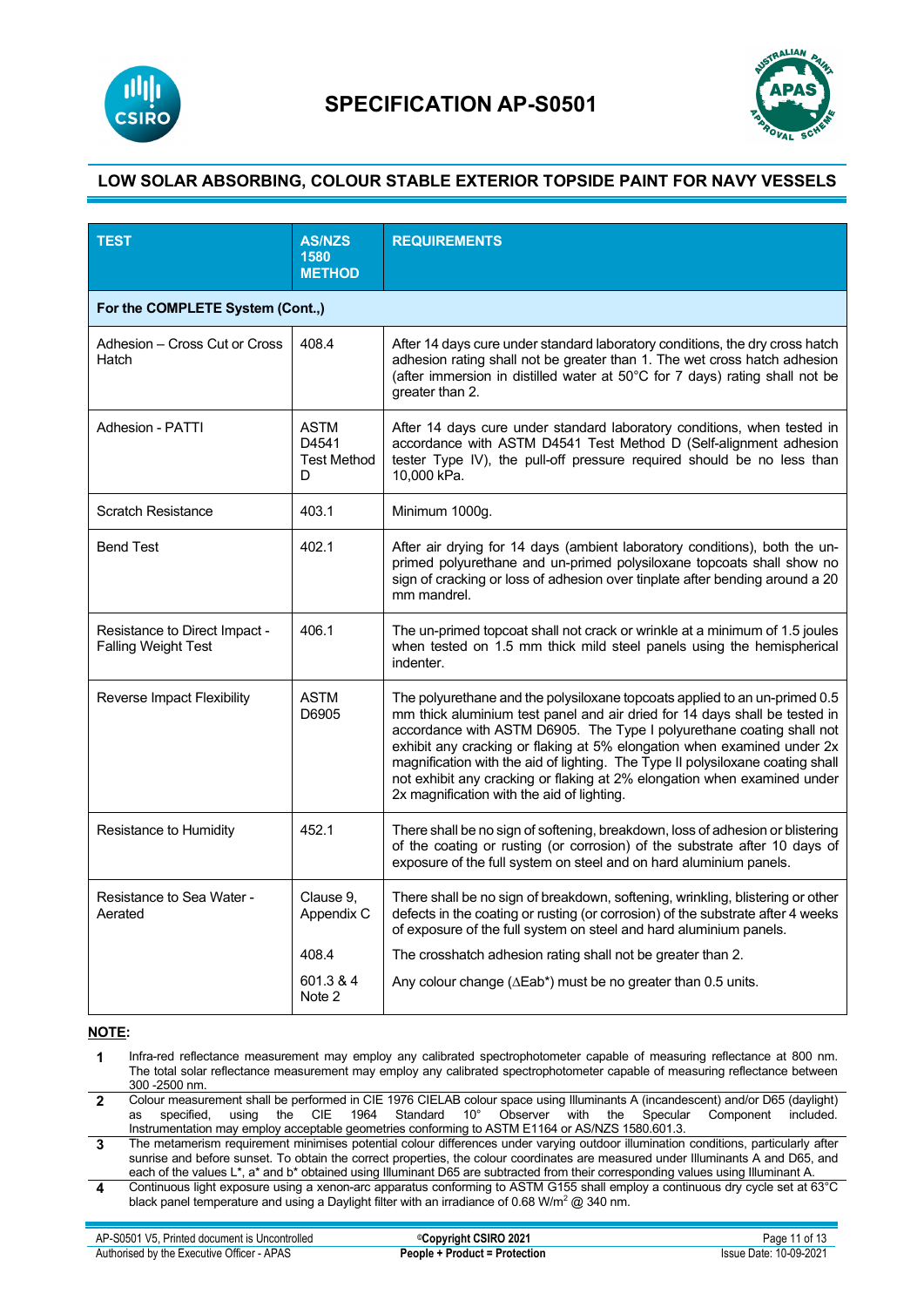



## **11 TABLE 2: TEST PANELS**

| <b>TEST</b>                                             | <b>TEST PANEL TYPE<sup>1</sup></b> | <b>COATING DETAILS<sup>2</sup></b>                                                                            |
|---------------------------------------------------------|------------------------------------|---------------------------------------------------------------------------------------------------------------|
| <b>Application Properties</b>                           | A or B                             |                                                                                                               |
| Surface Dry Condition                                   | A or B                             |                                                                                                               |
| Dry-to-Tape                                             | A or B                             |                                                                                                               |
| Hard Dry Condition                                      | A or B                             |                                                                                                               |
| Pot Life                                                | N/A                                | N/A                                                                                                           |
| Dry Hiding Power                                        | B & W Leneta Form B                | Topcoat only - applied at a DFT of $\leq$ 75% of the lower<br>end of the manufacturer's recommended DFT range |
| Solvent Resistance                                      | A or B                             |                                                                                                               |
| <b>Recoating Properties</b>                             | A or B                             | As described in clause 10, Table 1                                                                            |
| Aged Recoat - Cross Cut<br>Aged Recoat - PATTI Adhesion | $A, B$ or $C$<br>C                 | As described in clause 10, Table 1                                                                            |
| Finish                                                  | A or B                             |                                                                                                               |
| Colour - Visual Comparison                              | A or B                             |                                                                                                               |
| Colour - Instrumental                                   | A or B                             |                                                                                                               |
| <b>Specular Gloss</b>                                   | A or B                             |                                                                                                               |
| Metamerism                                              | A or B                             |                                                                                                               |
| Infrared Reflectance                                    | A or B                             | As described in clause 10, Table 1                                                                            |
| <b>Total Solar Reflectance</b>                          | A or B                             | As described in clause 10, Table 1                                                                            |
| Resistance to Natural Weathering                        | A and B                            |                                                                                                               |
| Resistance to Artificial Weathering:<br>Colour          | A or B                             |                                                                                                               |
| Resistance to Artificial Weathering:<br>Gloss           | A or B                             |                                                                                                               |
| Adhesion - Cross Cut<br>Adhesion - PATTI Adhesion       | A or C and B<br>$\mathsf{C}$       |                                                                                                               |
| <b>Scratch Resistance</b>                               | A or B                             |                                                                                                               |
| <b>Bend Test</b>                                        | D                                  | Topcoat only                                                                                                  |
| Resistance to Direct Impact                             | E                                  | Topcoat only                                                                                                  |
| Reverse Impact Flexibility                              | F                                  | Topcoat only                                                                                                  |
| Resistance to Humidity                                  | A and B                            |                                                                                                               |
| Resistance to Aerated Seawater                          | A and B                            |                                                                                                               |

### **NOTE:**

**<sup>1</sup>** Test panels substrates types shall be as follows:

| TYPF A        | 1.2 - 2 mm Mild Steel |
|---------------|-----------------------|
| <b>TYPF B</b> | 1.2 - 2 mm Aluminium  |
| TYPE C        | 4 mm Mild Steel       |
| <b>TYPF D</b> | 0.3 mm Tinplate       |
| TYPF F        | 1.5 mm Mild Steel     |
| TYPE F        | 0.5 mm Aluminium      |
|               |                       |

**<sup>2</sup>** Unless otherwise noted, test panels should be coated with the full paint system (i.e., topcoat and primer) as per the manufacturer's instructions and at the dry film thickness that the manufacturer will recommend for ship application of the coating.